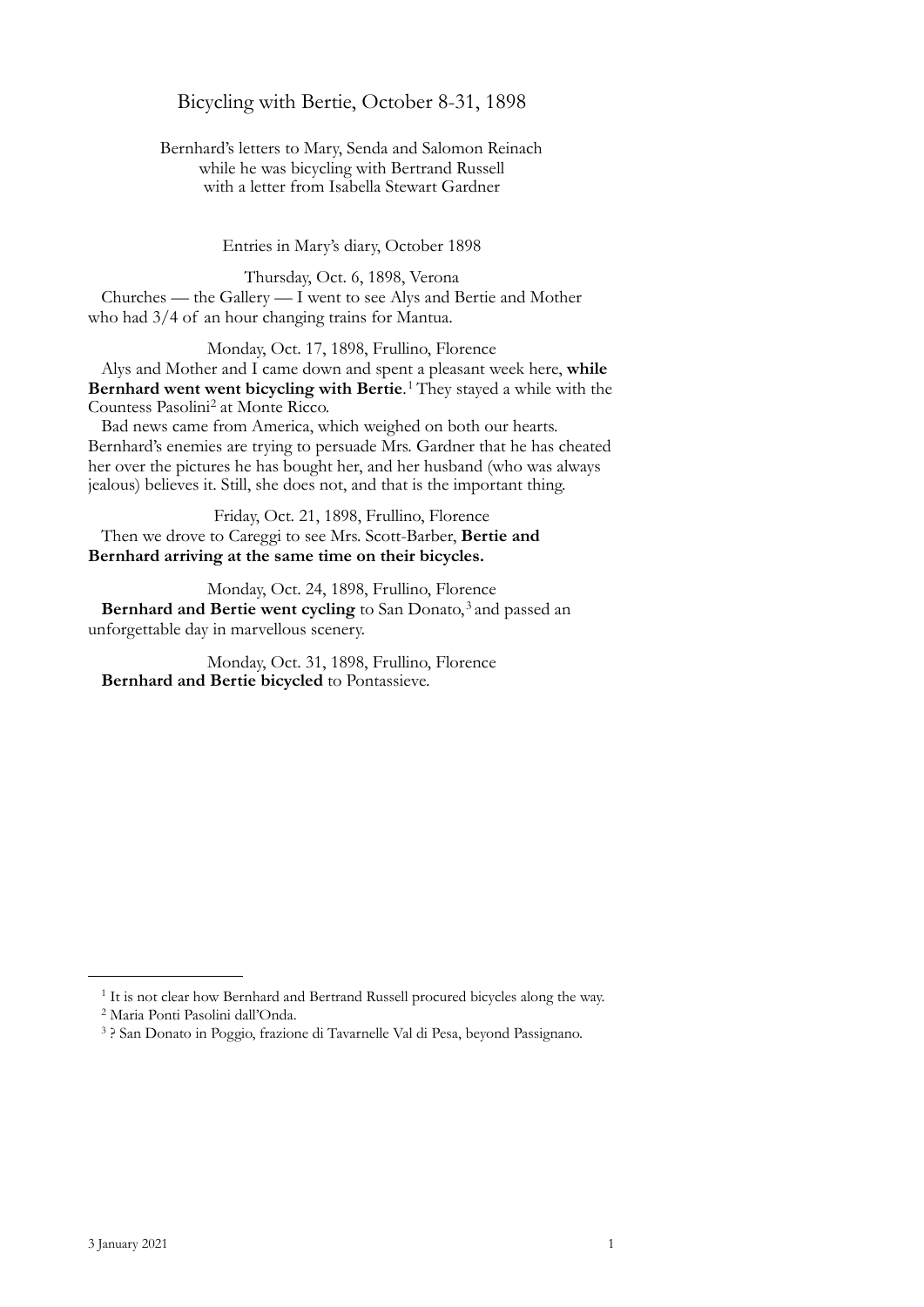## Letters, Sept.-Oct. 1898

a letter from Isabella ed. Hadley, p. 154.

#### Pride's Crossing, Beverly, Sept. 25, 1898

My dear friend,

Having written the above words, you must understand what I write and why I write it.

There is a terrible row about. Undoubtedly you have heard it all before, and many times. I have been sorry always when I have heard of disparaging things about you; but now the vile things have been said to Mr. Gardner. That is why I am writing.

**They say (there seem to be many) that you have been dishonest in your money dealings with people who have bought pictures**. Hearing this Mr. G. instantly makes remarks about the Inghirami Raphael you got for me. He says things I dislike very much to hear, and then brings up the Schonborn Dürer and quotes the differences of prices. I cannot tell you how much I am distressed by it. Perhaps you may think it were better if I did not tell you all this. Forgive me, if you would have preferred my silence. When by my representations, he (Mr. G.) decided to lend me money to buy the Hope pictures, I was over-delighted and instantly wired and wrote to you to that effect. But today, I feel obliged to add this letter.

Mr. G says 'Now we shall see if he is honest.' What that means I do not know, but **I feel sure that you have enemies, clever and strong**. What plot they lay for you I do not know but I am certain they are always watching you, and misjudging, making false representations. I pray that you may be successful in making excellent bargains for me for those 3 pictures, and that you may go your own straight way in the teeth of these evil speakers. May good luck pull you through this time, so that Mr. G. may believe me and feel convinced.

Every word I write seems cruel and unnecessary. Forgive the sound of the words and look beneath them for my truly friendly motive.

I fancy Emo and the Paget crowd are not the only enemies you have. Be on your guard-and believe me always

> Sincerely your friend, Isabella

a letter from Bernhard to Mary

Hotel Aquila d'Oro, Mantova Saturday evening 〈Oct. 8, 1898>

Dearest Mary,

Your sister will have told you what a wonderful church we visited yesterday, really one of the particular masterpieces of Italian art. We spent this forenoon at the Castle where people once entertained a dream of a certain form of perfected human existence — not only entertained, but, at least outwardly, achieved. And the shell of this Renaissance *Altamura* is the Mantuan Palace.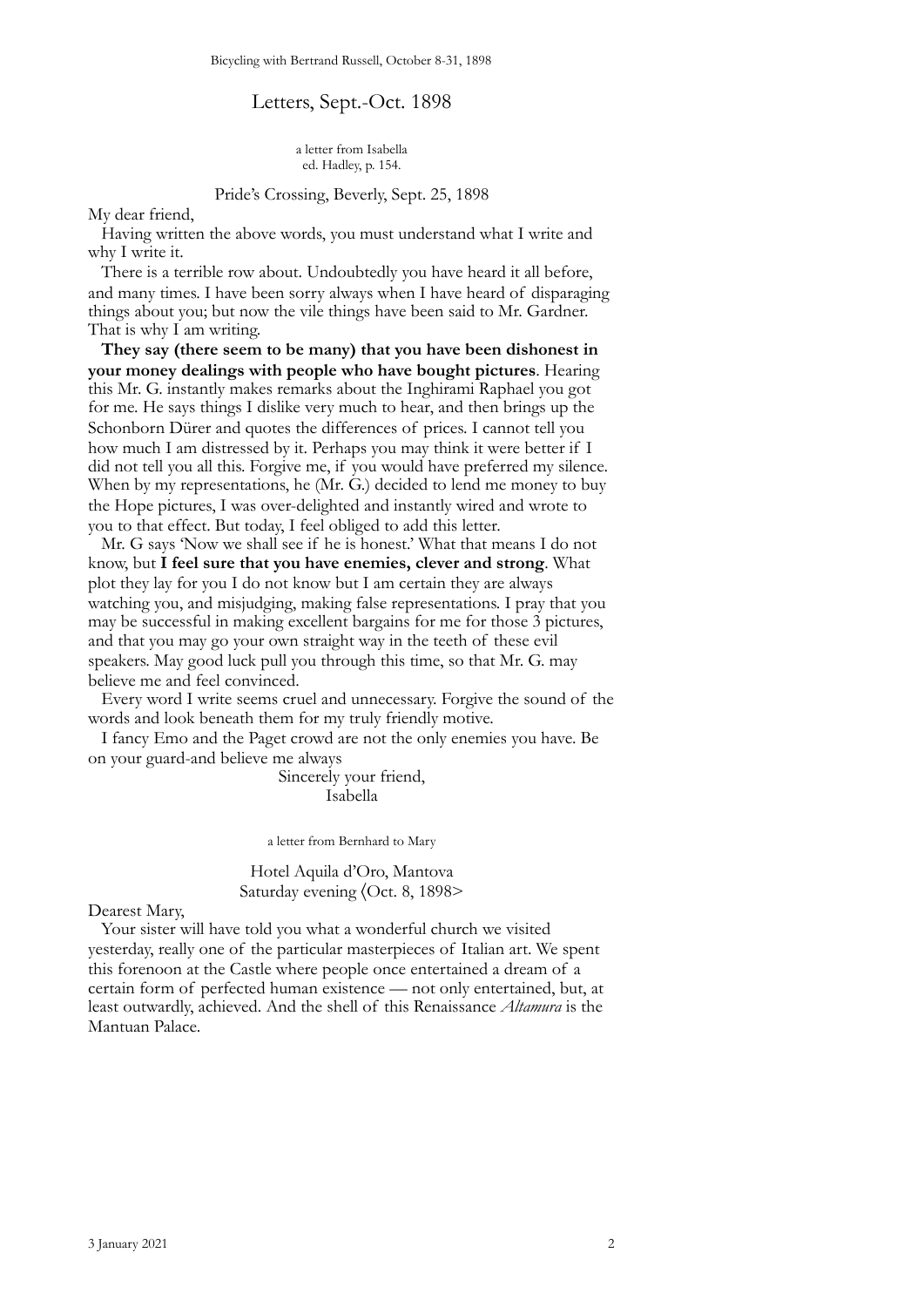As I returned to order lunch I was almost stiffened at the sight of the widow Green. I pretended not to see her, of course.

In the afternoon we went out to Santa Maria delle Grazie. The church is a fine enough Gothic structure. One chapel is filled with the tomb of Baldassare Castiglione, severe and impressive. The rest of the church is covered with a sort of wooden frame work, the columns and arches of which are ornamented with votive wax breasts, heads, feet, heads, etc. Within the arches are votive figures the size of life, coloured to the life, and in real clothes. And yet, it was neither quite hideous nor quite vulgar. I must add that all this Madame Tussaud business dates from a good time.

The Pasolini can't have us before Wednesday, so we shall not stop at Bologna but get Monday night to Ravenna. So please address Hotel Byron, Ravenna until Tuesday.

(We leave Ravenna early in the afternoon Wednesday).

Thanks for the forwarded telegram.

++++

a postcard from Bernhard to Mary

**Modena**, Sunday night 〈Oct. 9, 1898>

We've had a perfect day, started early, took train to **Suzzara**, [4](#page-2-0) and **bicycled** to and from **Guastalla** where Leoni's statue is very fine.

At **Carpi** it was charming, an endless piazza with an arcade on one side, a grand castle on the other, and the cathedral at the end. I found no note from you.

**Then we bicycled here**. It was delicious, a perfect road, a pure cool sky, and the twilight.

 $+++$ 

a letter from Bernhard to Mary

Ravenna, 〈Monday> Oct. 10, 1898

Dearest Mary,

We have received all our letters, including those you sent to Bologna.

**Things do look black**, [5](#page-2-1) but only one question remains in my mind whether if worse got to worst I could count on you. Poor and disgraced, all my enemies triumphant, could I count on you? You would suffice for me.

We had a glimpse at the Modena gallery this morning, and spent most of the day getting here.

Please arrange so that I can return Saturday. In the circumstances I had better be home.

Address Wednesday presso la Contessa Pasolini, Monte Ricco, Imola.

<span id="page-2-0"></span><sup>4 20</sup> kilometers south of Mantua.

<span id="page-2-1"></span><sup>5</sup> See the letter from Isabella to Bernhard of Sept. 25, 1898, printed above. See also the entry in Mary's diary Monday, Oct. 17, 1898, Frullino, Florence: 'Bad news came from America, which weighed on both our hearts. Bernhard's enemies are trying to persuade Mrs. Gardner that he has cheated her over the pictures he has bought her, and her husband (who was always jealous) believes it. Still, she does not, and that is the important thing.'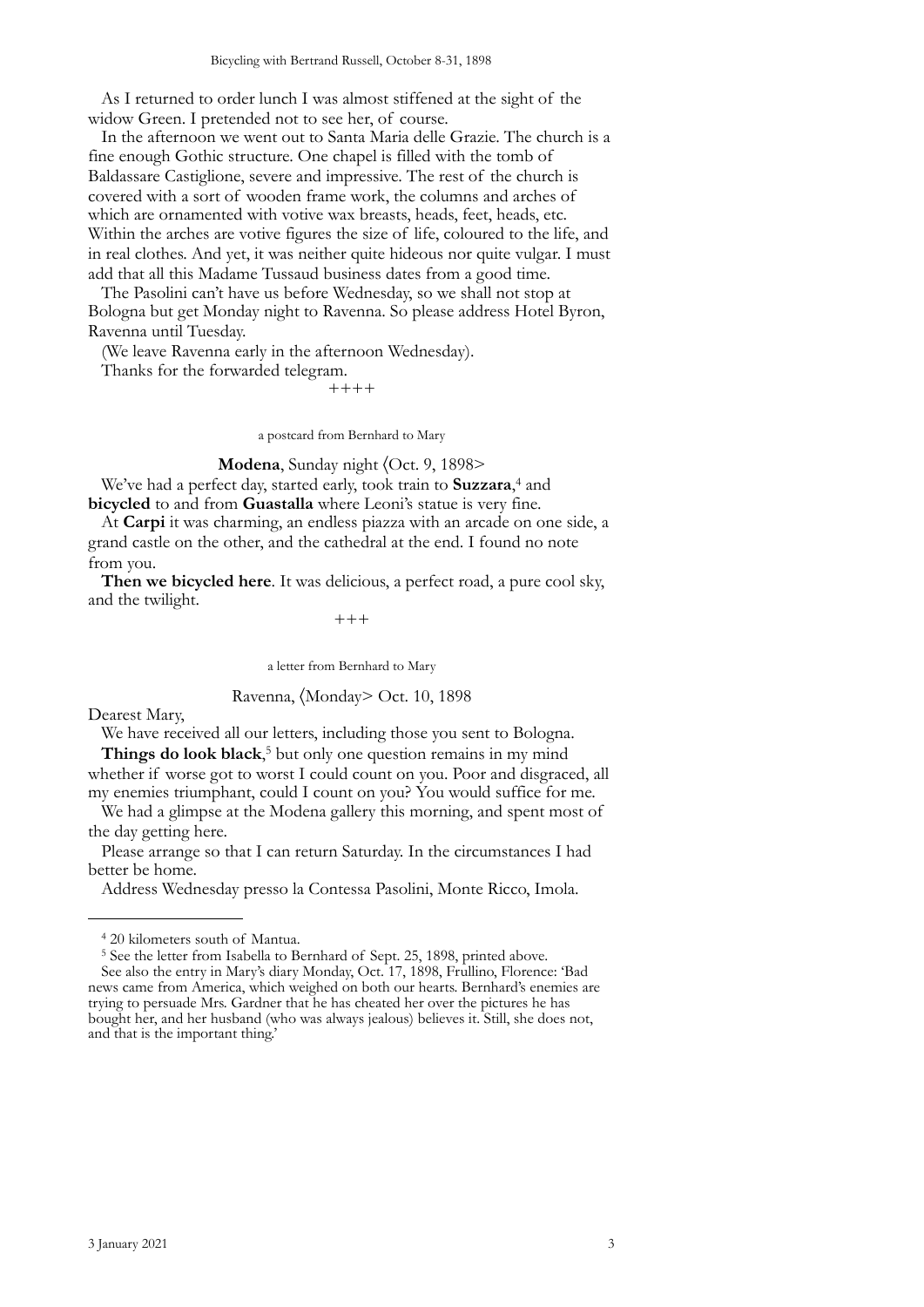#### Thursday, Albergo Corona, **Faenza**.

+++

a letter from Bernhard to Mary

## Ravenna, 〈Tuesday> Oct. 11, 1898

#### Darling Mary,

This fright will have had its use if it has succeeded in making you realize that you do love me — at least as one loves the dearest friend on earth. How happy we could be if you always realized it!

I speak of "this fright" because of the enclosed telegram, which gives me hope that this time at least I shall pull true. I could wish to be a true believer so as to be able to pray to God for deliverance.

Russell has been a blessing. He always is delightful, but this time, in the waking hours at least, he has turned my thoughts off from whirling in a vicious circle.

Of the night I spent I will not speak.

We saw sights in the forenoon. After lunch I went to the gallery, and then we **bicycled** out to S. Apollinare, and afterwards into the Pineta. There near the water's edge we sat down under the graceful trees, in the soundless air. of course my mouth was bitter, and my heart in my throat, yet I doubt whether *en artiste* I ever enjoyed more. Strange paradox of sensation!

The Rasponi<sup>[6](#page-3-0)</sup> has just arrived here, and we are going to see her after dinner. After Thursday forward no more letters.

 $+++++$ 

a letter from Bernhard to Mary

# Monte Ricco,<sup>[7](#page-3-1)</sup> (Imola, Wednesday> Oct. 12, 1898

Dearest Mary,

The Pasolini<sup>[8](#page-3-2)</sup> is a perfect hostess. Not only did she come to the train to meet us but brought our letters, and insisted on our reading them on the spot. Then she drove us by a beautiful round about away to the Villa. This is a house in the grandest baroque style, of brick shod with stone, four square standing on a plateau, as an English country house in the midst of fine trees. Within, the house is all in the grand style, furniture no less than proportion of rooms, and yet perfect quite English comfort. We had tea, and now we are about to dine. There is no one here but the Countess and her younger son.

**The Rasponi** was very nice. We spent the evening with her in the vast and tremendous palace she inhabits As usual she was very scattered in conversation. Today she was with us until we went to the train. She brought

<span id="page-3-0"></span><sup>6</sup> contessa Rasponi dalle Teste, Angelica Pasolini dall'Onda (1854-1919), daughter of Giuseppe Pasolini dall'Onda (1815-1876), wife of Giuseppe **Rasponi dalle Teste** (married 1876)

<span id="page-3-1"></span><sup>7</sup> Villa Pasolini dall'Onda, Tenuta Montericco, Imola

http://pasolinidallonda.simply-webspace.it/montericco/?lang=en

<span id="page-3-2"></span><sup>8</sup> contessa Maria Ponti Pasolini (1857-1938, married 1874), wife of conte Pier Desiderio **Pasolini** (1844-1920).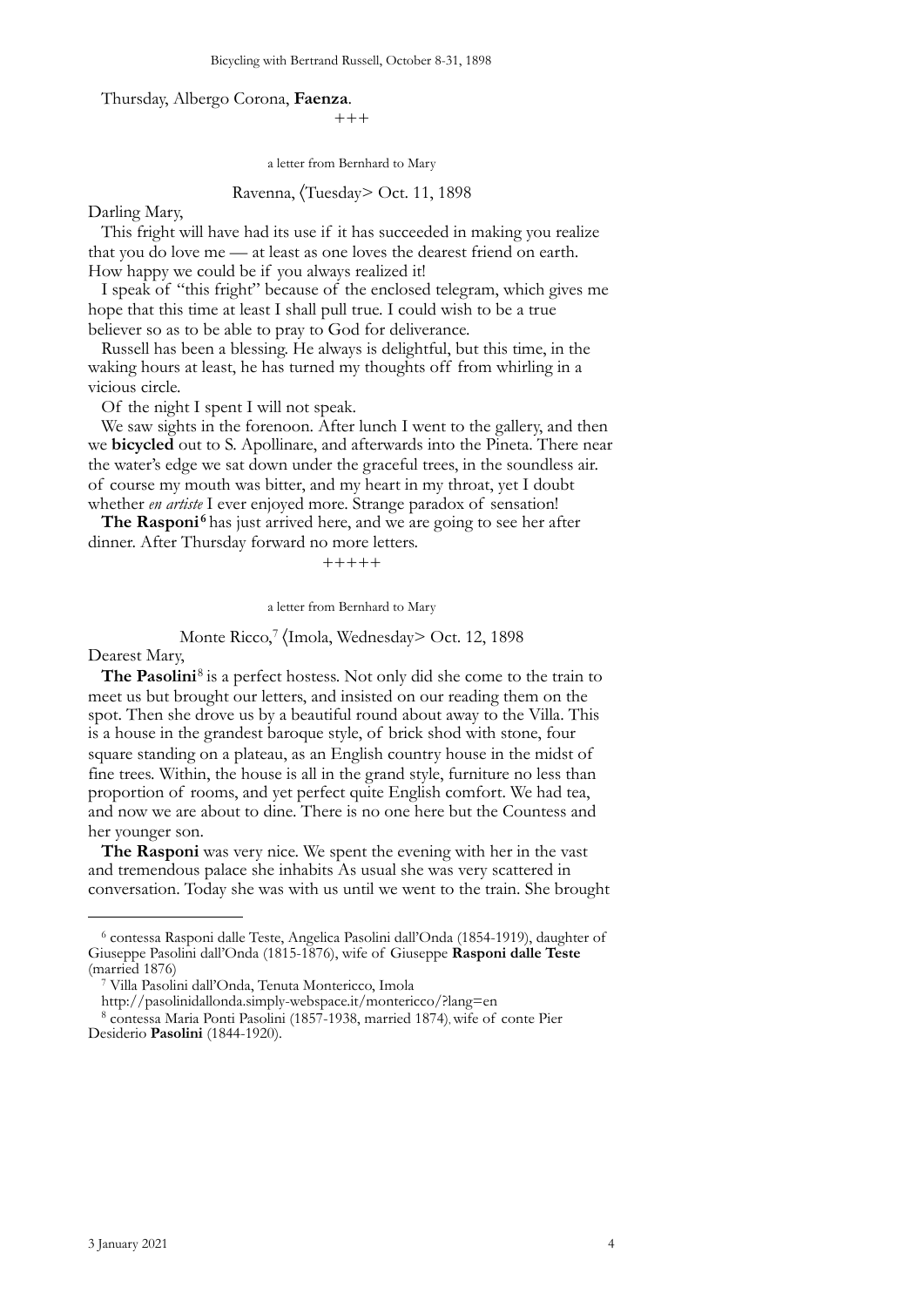along Corrado Ricci, who is a nice, simple, big-hearted fellow. I fear Russell was much bored, as Ricci spoke nothing but Italian. Ricci showed me some remarkable Giottesque frescoes I had never seen before — by the hand I think which did that exquisite panel at Perugia — hitherto so puzzling.

I am not talking of the thing nearest our hearts, because until I hear from Otto there is nothing further to be said. Thee is a love to be so sympathetic. I shall scarcely reach you again by letter. So if I do not write to the

contrary, please have me met Saturday<sup>[9](#page-4-0)</sup> 10.40 a.m.

Shall sleep Friday night Faenza, Albergo Corona.

++++

a letter from Bernhard to Mary

## Monte Ricco, (Imola, Thursday, Oct.> 13, 1898

Dearest Mary,

Your letter of yesterday brought me early this morning was sweet and tender. I suppose I shall have to put up with your being absent on my arrival, although it will be desolate. Please leave anything that may come for me on my desk in my house.

Russell will have told you what an amusing time we had last night. As the Pasolini had been seeing a good many French people, she retailed to us some of the usual platitudes about England's selfishness and hypocrisy. This started Russell, and he jingoized<sup>[10](#page-4-1)</sup> for hours — in remarkably good French by the way — as never I have heard any one before, with a splendid insolence and a calm assurance.

It was delicious waking here in the bracing air, to a golden sky, to the birds singing. We strolled after breakfast in sight of the Apennines, lunched early and **drove in to Faenza to see Russell off**.

We made two various attempts to see the museum, but failed of course. We had better success at La Magione where Girolamo's frescoes looked radiant. He really was a nice creature. On the way back we stopped to see that tomb of Bianca di Landreana who died *in aurora* of premature childbirth.

Tomorrow I go to **Forli** to see the pictures. Duprez will meet me there. I shall sleep at **Faenza**, and start Saturday<sup>11</sup> at 7.20 a.m. for Florence.

If you must go, please do not stay away a moment longer than you can help.

 $+++++$ 

a letter from Bernhard to Send[a12](#page-4-3)

## Monte Ricco, Imola, Oct. 13, 1898

Dearest Senda,

I am writing to you from one of the grandest places in Italy, the villa of

<span id="page-4-0"></span><sup>9</sup> Saturday, Oct. 15, 1898.

<span id="page-4-1"></span><sup>&</sup>lt;sup>10</sup> To make excessively patriotic statements.

<span id="page-4-2"></span><sup>11</sup> Saturday, Oct. 15, 1898.

<span id="page-4-3"></span><sup>12</sup> Cited by Samuels, *Connoisseur*, p. 323,27 & p. 453.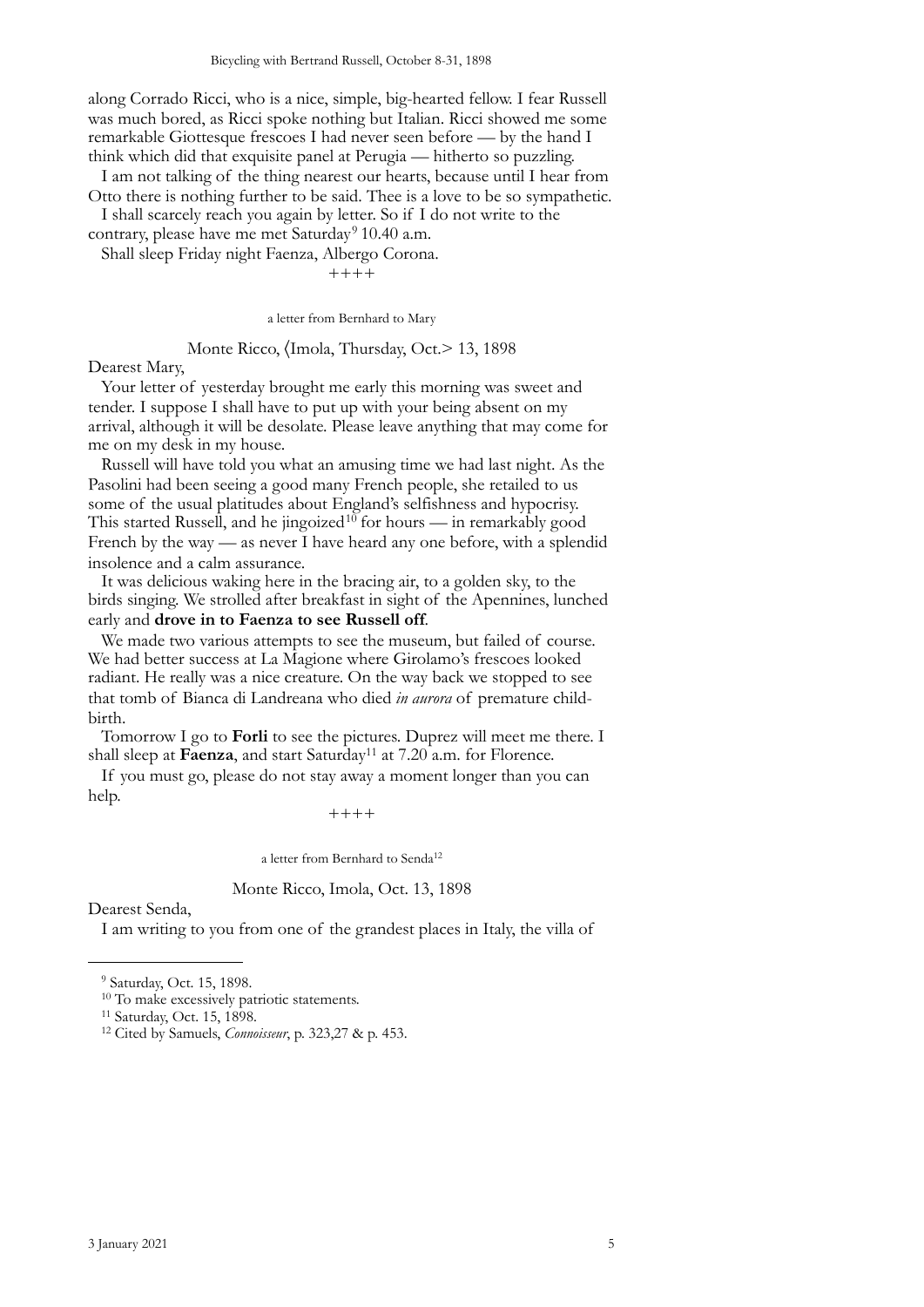the Countess Pasolini. It is not a large house, but like a gigantic, and yet elegant tower. The Pasolini is nicer than ever. There is no one here with her except her younger son. Of course she sends you her love.

I have been having a delightful time these last ten or fifteen days. I have revisited Verona, Mantua and Ravenna, and seen a number of other places I always had longed to see but rather hard to get at. This time it was easy. My bicycle came to meet me at Mantua, and I scoured the country. Perfect roads, not too warm, golden skies, and lovely country. Company also was not lacking. Mary's brother-in-law, **Bertie Russell**, has been with me, and he is a great youth. **I have never known a person with a mind at once so active and so clear.** True his special subject is metaphysical mathematics, yet we have plenty in common.

I return to Florence in a day or two — I hope for eight months of continued and quiet work. May the good Gods help my vows!

I hope you will succeed in seeing Zangwill.

#### Yours affectionately,

#### B.B.

a note from Mary to Bernhard

〈Oct 14, 1898> Friday night

… Miss Blood expects **thee and Bertie**[13](#page-5-0) on Sunday, if it doesn't rain. Alys and I will get home about 2 o'clock Sunday night, but of course you won't wait up for us. …

a letter to Salomon Reinach

## 5, via Camerata, San Domenico di Fiesole, Florence Oct. 16, 1898

My dear Reinach,

I have not Richtenberger's address. I wonder whether you would be good enough to forward him the enclosed.

How are you, and why am I not hearing from you?

I have just returned, and on the whole had a very successful trip. Now I pray to whatever Gods there be to remain undisturbed for eight months.

**By the by I have just been to Ravenna**, and seen the relief which, it is supposed, Mantegna knew and copied for his engraving of the Sea-Deities. Do you know this relief? The question in my mind is whether it is not rather after Mantegna.

I need not say I follow events in Paris with the keenest interest. I hope you still may be saved, but it will have to be as with fire.

> Yours ever, B. B.

<span id="page-5-0"></span>13 at the Gamberaia.